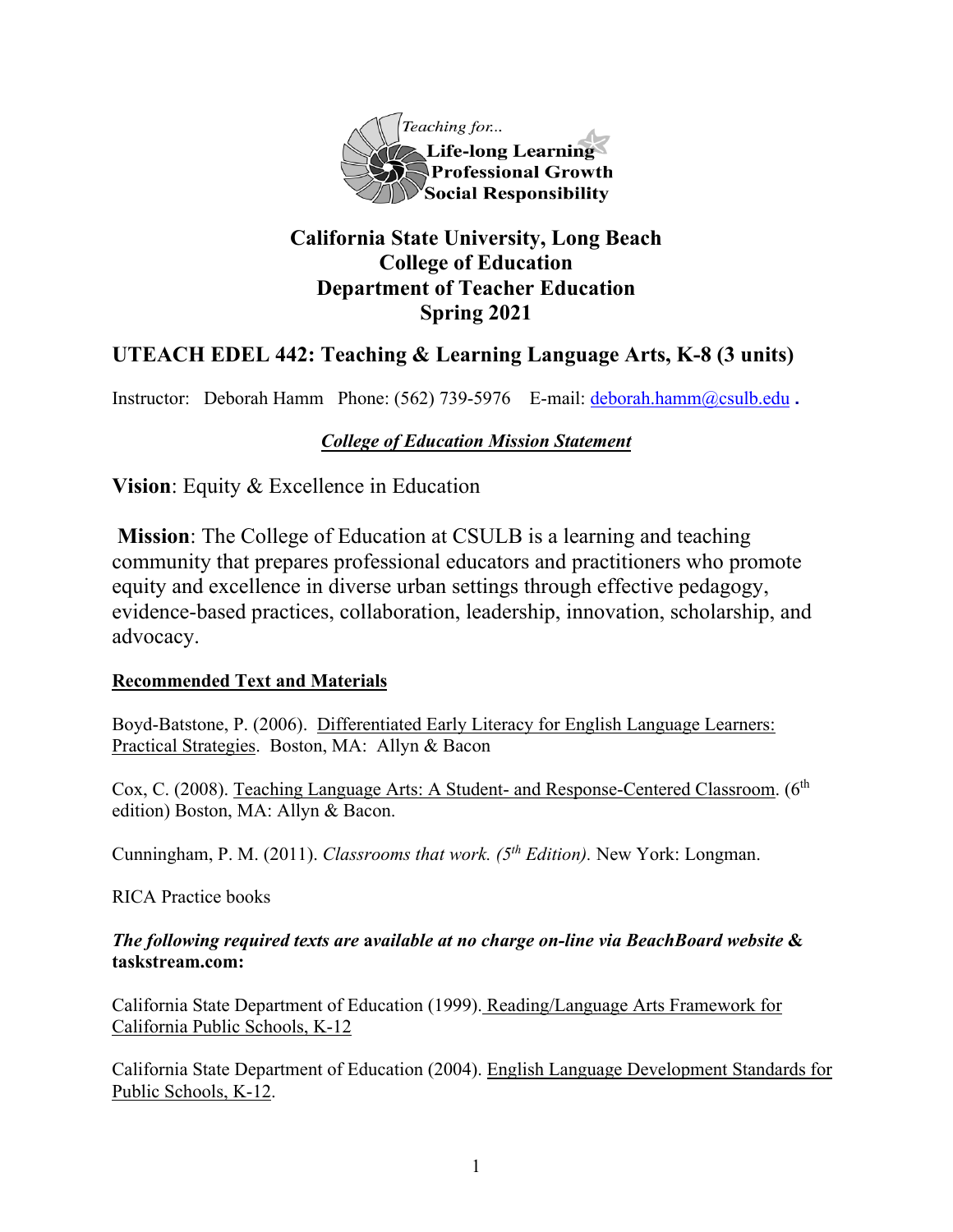BeachBoard will be used extensively for readings, handouts and communication.

**Course Description-**Prerequisite: Admission to the Multiple Subject Credential Program. **442**=Language arts and visual/performance arts curriculum; developmentally appropriate practice, assessment- and research-based instruction in culturally/linguistically diverse classrooms; English Language Development; SDAIE; relationships among oral language, writing, spelling, reading, literature, and technology.

#### **Student-based Learning Outcomes**

Upon successful completion of the course, the student will be able to:

### **SLO 1:-Meet the Needs of the Individual Student**

- Provide instruction to all students, including English language learners, speakers of nonmainstream English, and students with special needs.
- Design instruction, which is characterized by a sensitivity to the culture and language of the students.
- Design instruction, which is based on students' developmental, linguistic, functional, and age-appropriate needs.

## **SLO 2: Knowledge of Phonological Awareness/Concepts Of Print and Letter Recognition**

- Provide both implicit and explicit instruction in phonological awareness, including auditory awareness, discrimination of sounds, word awareness, and phoneme awareness.
- Explain the importance of phonological awareness for learning to read.
- Select and use materials and activities that begin to make the connection between oral language and print.
- **Plan phoneme awareness lessons; choose a variety of materials in various formats; design** activities that include examples of: specific sounds for identification, comparison, blending, substitution, segmentation, and onsets and rimes, syllables, phonemes, and morphemes.
- Identify characteristics of and utilize effective programs, materials and activities for phonological awareness development; flexibly group students for instruction.
- Teach concepts of print (e.g. concept of word, directionality, etc.)
- Teach recognition of letters in print.
- Select materials in a variety of formats, activities, and methods for teaching concepts of print and letter recognition.

## **SLO 3: Phonics and Other Word Identification Strategies**

- Demonstrate knowledge of the terminology and concepts of phonics, decoding, and word attack (e.g. consonant blends, digraphs, syllable patterns, morphology, etc.)
- Follow a systematic plan for explicit instruction in phonics.
- **Provide engaging and varied instruction using graphophonic cues, Syllables, morphology,** and context, and opportunities for non-decodable sight words.
- $\blacksquare$  Model for students how readers use word identification strategies to read text for meaning.
- Plan phonics lessons; choose appropriate lesson materials and activities-with clear examples of phonemes, syllable correspondences, and orthographic patterns – including decodable text and children's literature.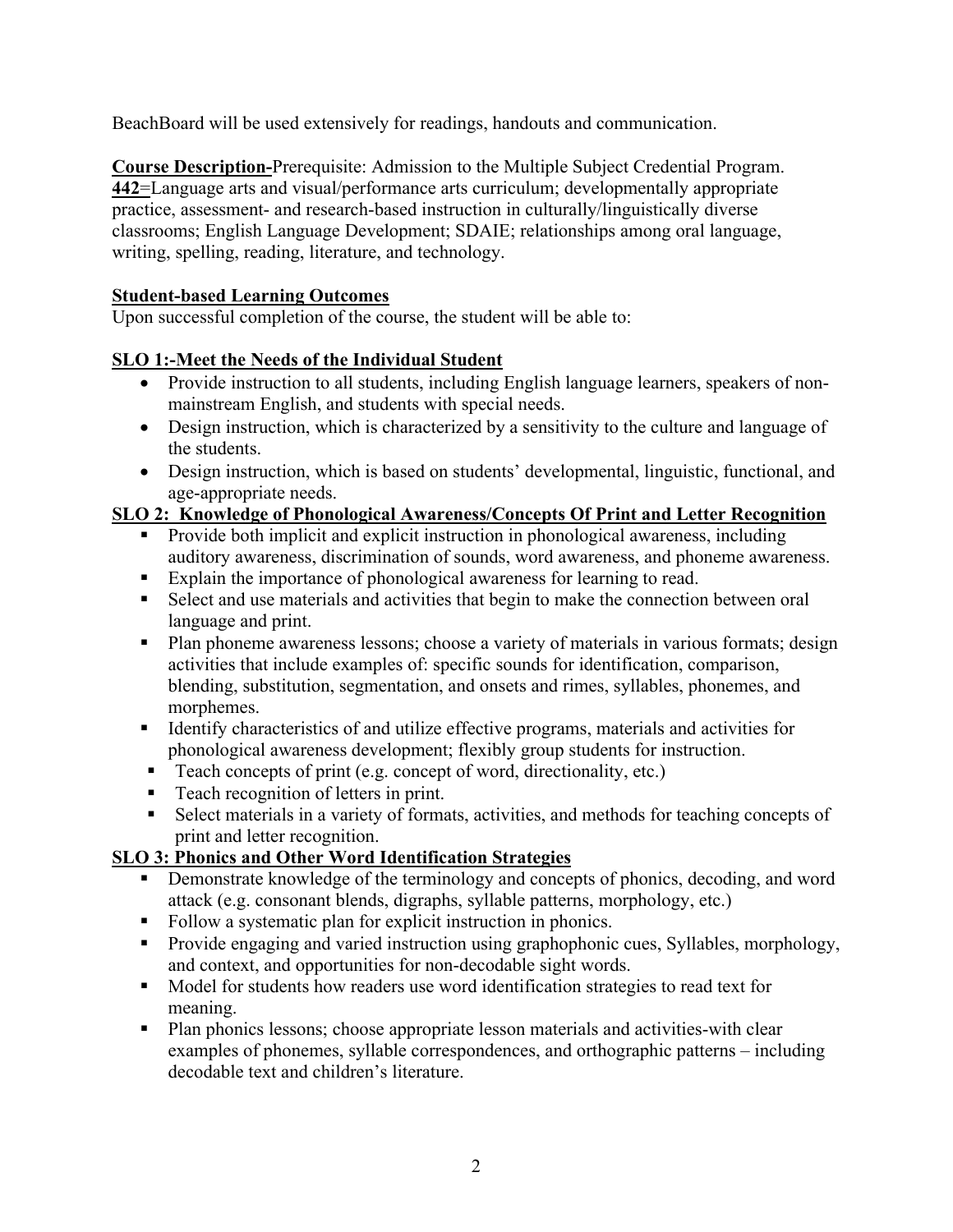- Select a wide variety of texts at student's independent reading levels for the development of fluency.
- Plan word identification lessons linked to spelling; provide explicit feedback for errors.
- Knowledge of high-frequency sight words; why rapid, accurate decoding is important; orthographic patterns of English to be taught sequentially.
- **IDENTIFY** Integristic units important for word attack and plan and Implement a program based on sequence of increasing complexity of linguistic units.

## **SLO 4: Spelling Instruction**

- Follow a systematic plan for spelling instruction related to reading instruction and based on interpretation of students' spelling errors, stages of spelling development, temporary/invented spelling, phonics, phoneme awareness, word patterns, and high frequency words.
- Provide spelling practice using purposeful, non-repetitious activities and multi-sensory techniques to develop the alphabetic principle (i.e., visual, auditory, and kinesthetictactile)
- Provide opportunities for students to apply and assess their own spelling skills during the editing phase of writing.
- Demonstrate knowledge of the etymology and morphology of words as they relate to orthographic patterns in the English language.
- Demonstrate knowledge of the stages of spelling development and their manifestations in written text, phonological awareness, and word identification abilities.
- Demonstrate ability to choose words that are examples of phonemes or syllables to be taught in lessons.
- Demonstrate ability to identify characteristics of and utilize effective programs, materials, and activities that can be used to develop spelling skills.
- Demonstrate ability to utilize students' writing in the development of spelling instruction.

## **SLO 5: Vocabulary Development**

- Select varied material to read aloud to students to increase vocabulary and understanding of language patterns.
- Encourage students to analyze the meaning of new words and to practice using new words in a variety of contexts.
- Demonstrate knowledge of the varieties of word relationships (e.g. antonyms, synonyms, associations, figures of speech, etc.)
- Demonstrate ability to use a variety of engaging materials, activities, and techniques to help students increase their vocabularies (e.g. classification, word banks, word sorts, word walls).
- Demonstrate knowledge of the relationship between comprehension and vocabulary, including the impact of independent reading.
- Teach prefixes, suffixes, base words, root words, and word origins.
- Teach students how to use reference materials to develop vocabulary, e.g. dictionary, thesaurus

# **SLO 6: Student Independent Reading and its Relationship to Improved Reading**

## **Performance**

• Promote the independent reading of a wide selection of fiction and nonfiction material, in English and in the primary languages of English language learners.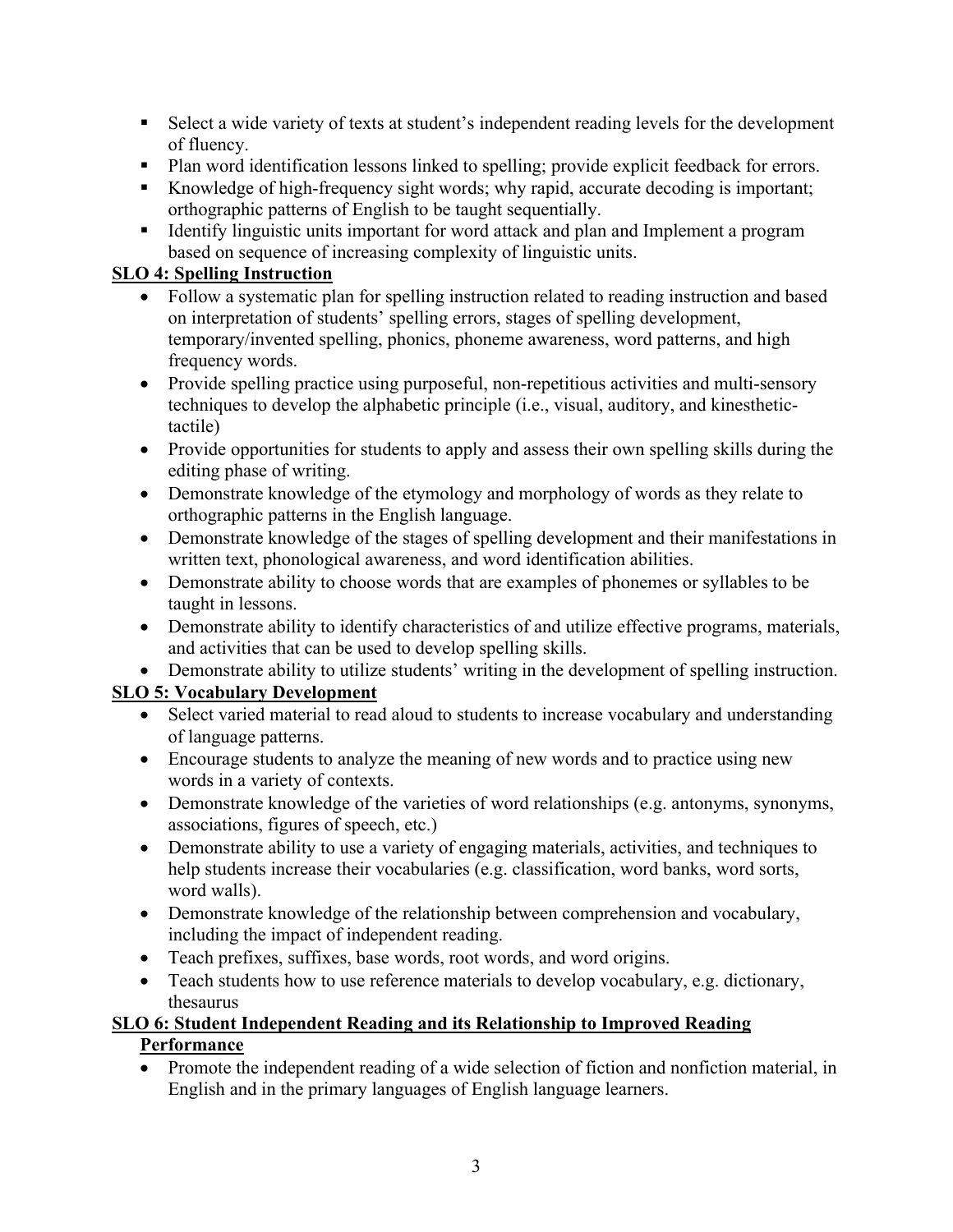- Organize reading material for a variety of purposes (e.g. area of interest, themes).
- Read aloud daily to children from quality material to generate interest in independent reading, build language knowledge, and enhance concept development.

**SLO 7: Relationships Among Reading, Writing, and Oral Language/Comprehension**

- Provide explicit instruction in letter formation using a variety of engaging activities, materials, and techniques.
- Provide daily writing opportunities throughout the curriculum.
- Teach student that different forms of writing require different reading skills and strategies.
- Provide support to English language learners as they transition to English reading and writing.
- Teach students the differences between oral language and written text.
- Knowledge of different forms of writing.
- Knowledge of how students can transfer literacy competencies from one language to another.
- Knowledge of the differences between spoken and written language.
- Knowledge of the similarities and differences between Standard English and (1) nonmainstream English and (2) other languages.
- Knowledge of the development of students' writing and its relationship to teaching reading.
- Ability to use a variety of engaging activities, materials, and techniques to expand the vocabulary and grammatical structures that students use in their writing.
- Teach grammatical structures used in written text that are not typically used in oral language.
- Teach English grammar and the structure of the English language.
- Provide opportunities for students to apply their knowledge of English grammar and the structure of the English language to reading, writing, and speaking.
- Demonstrate knowledge of the ways in which academic language differs from conversational language.
- Demonstrate knowledge of the systems of the English language (i.e. phonology, semantics, pragmatics, and orthography).
- Ability to identify the characteristics of and utilize effective approaches, materials, and programs that can be used to develop students' understanding of English language structure and syntax (e.g. explicit instruction, meaningful practice, application to daily reading and writing).
- Demonstrate knowledge of English grammar.
- Demonstrate knowledge of how proficient readers read.
- Demonstrate knowledge of the relationship between prior knowledge and comprehension.
- Demonstrate knowledge of the different needs of early, emergent, and fluent readers and related teaching implications.
- Demonstrate knowledge of the different needs of struggling readers and related teaching implications.
- Demonstrate knowledge of reading fluency and its impact on comprehension.
- Plan instruction in comprehension strategies that involves modeling and explanation, guided practice, independent practice, and application in authentic reading situations.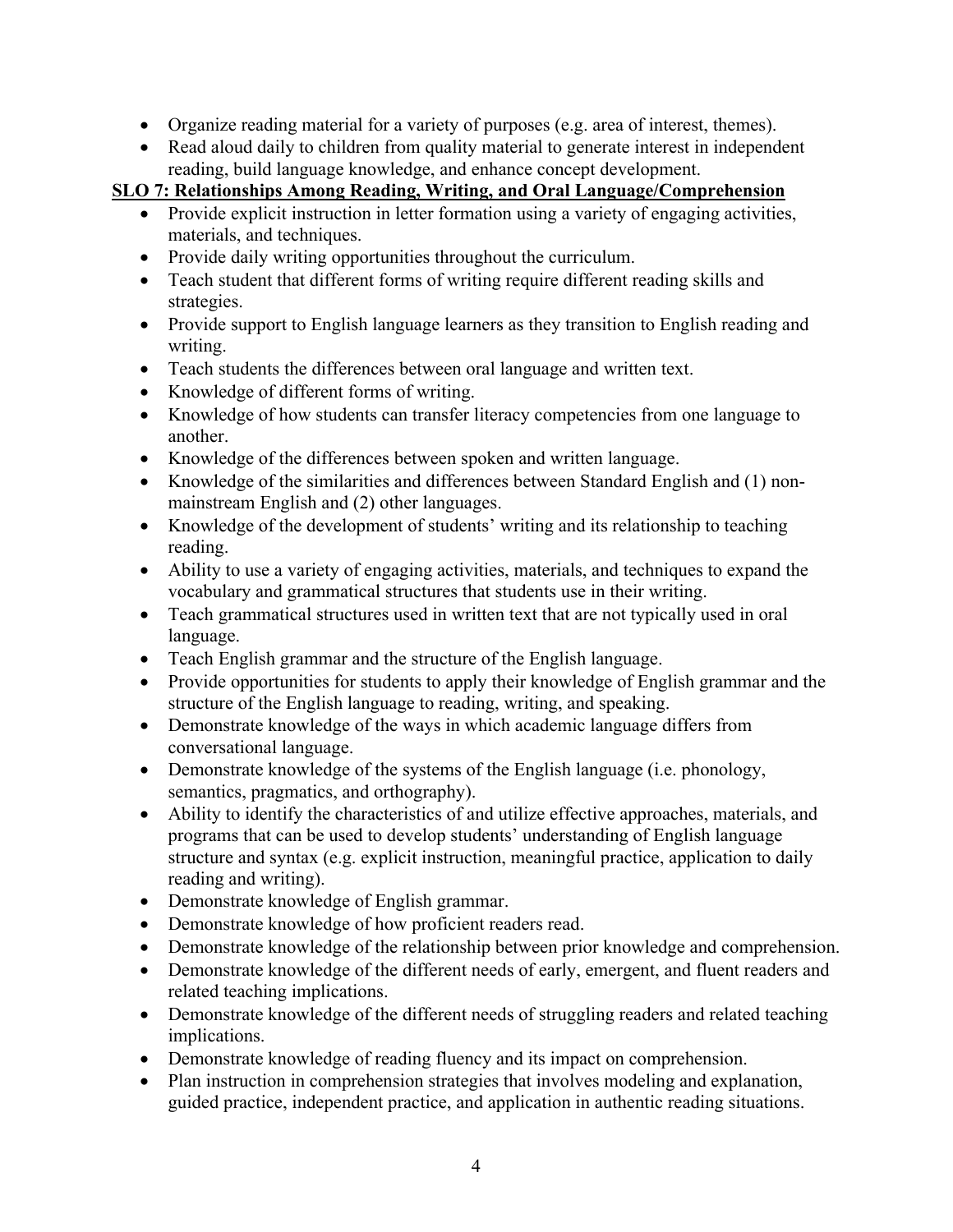- Teach strategies for self-monitoring of comprehension (e.g. clarifying, predicting, questioning, summarizing, etc.).
- Teach students effective strategies for comprehending content area reading.
- Select appropriate and motivating materials in different formats and methods for comprehension instruction.
- Plan lessons with guided reading, shared reading, and independent reading activities.

#### **SLO 8: Student Independent Reading and Its Relationship to Improved Reading**

#### **Performance**

- **Demonstrate knowledge of contemporary, classic, and multicultural children's authors** and literature.
- **•** Demonstrate knowledge of the purposes of reading and related motivational factors that promote reading.
- **•** Demonstrate ability to select and organize a wide variety of reading materials in both print and electronic formats at appropriate levels for classroom use.
- Demonstrate understanding of the importance of reading aloud daily to children.
- Demonstrate understanding of the importance of frequent opportunities for independent reading and rereading of text to foster the development of fluency.
- Demonstrate understanding of the importance of encouraging and providing support for students reading at home, and for parents or guardians reading to students, in English and/or the primary home language.
- Plan reading lessons that incorporate a variety of reading options (e.g. partners small groups, cross-age, etc).
- Select and organize a wide variety of reading materials in different formats at appropriate levels for classroom use.

#### **Course Requirements Syllabus**

The syllabus represents a contractual agreement between the student and the instructor. Maintaining enrollment in this class constitutes your agreement to accept the requirements and responsibilities for this class as stated in the syllabus.

## **Attendance**

- For the rest of the semester, one absence is allowed with no explanation required. Any additional absences or late arriving to class will result in a deduction of 5 points from the total possible points in the course, unless it is an officially excused absence.
- Excused absences will be granted only if written evidence (e.g. a doctor's written notice, a letter for jury duty, or a copy of a funeral program) is provided in a timely manner. *(University Attendance Policy, PS 01-01, defines excused absences as 1) illness or injury to the student; 2) death, injury, or serious illness of an immediate family member or the like; 3) religious reasons (California Educational Code section 89320); 4) jury duty or government obligation; 5) University sanctioned or approved activities.)*
- Regular on-time attendance at each class is expected. Points will be deducted for tardiness, leaving early.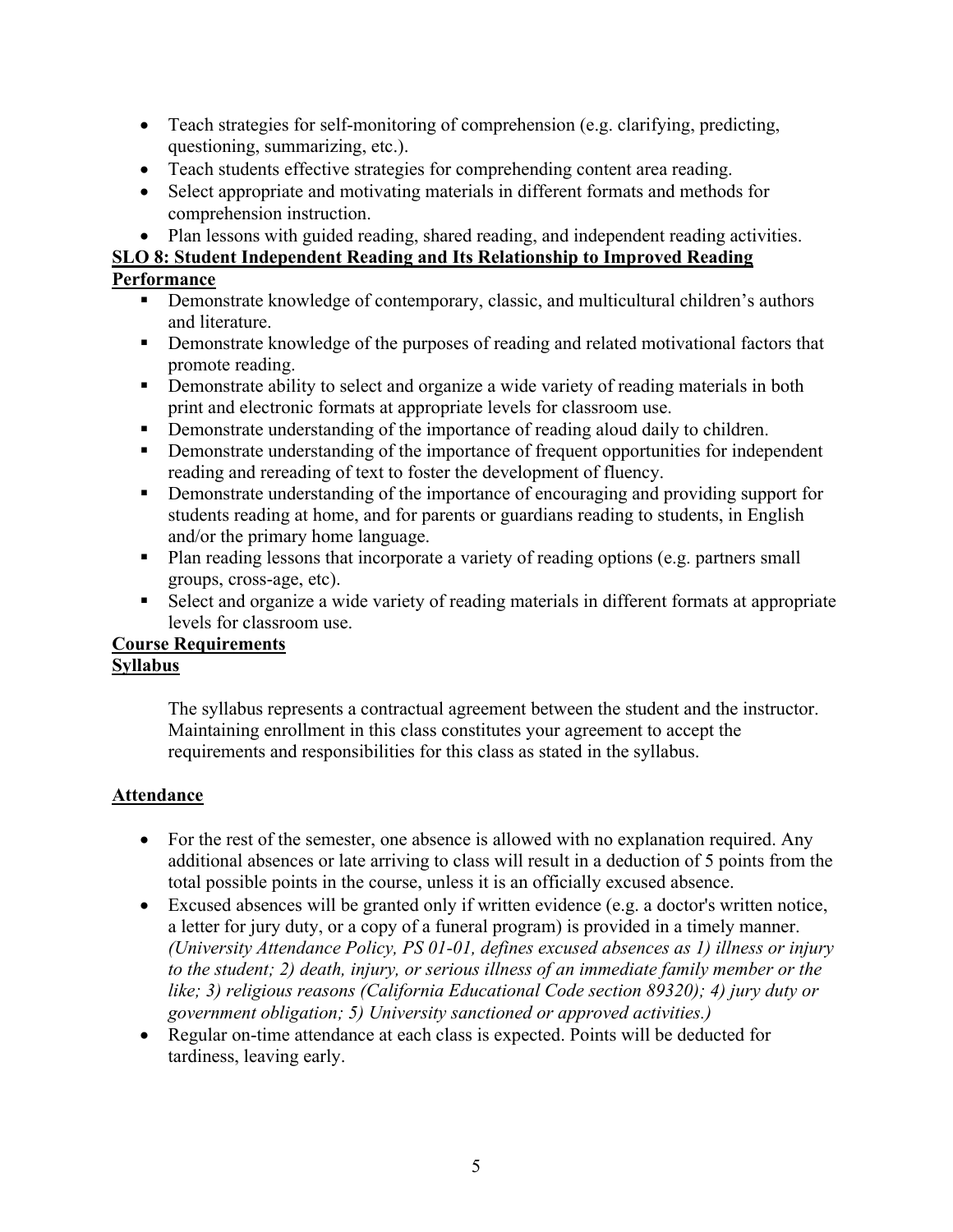#### **Policy for Withdrawal**

• In rare cases due to a documented emergency or a "serious and compelling reason" (PS 02-12), a student may need to request an authorized incomplete or withdrawal. In such a case University Policy will be strictly adhered to. Refer to the current California State University, Long Beach *Catalog of Undergraduate and Graduate Studies* for more detailed guidelines. See [http://www.csulb.edu/~senate/Policies/pstable.html.](http://www.csulb.edu/%7Esenate/Policies/pstable.html.)

#### **Students with Disabilities**

Students with a disability or medical restriction who are requesting a classroom or academic accommodation should contact the Bob Murphy Access Center (BMAC) located in the Student Success Center, #110, or by phone at 562-985-5401 or via email at [BMAC@csulb.edu.](mailto:BMAC@csulb.edu) The BMAC will work with the student to identify a reasonable accommodation in partnership with appropriate academic offices and medical providers. We encourage students to reach out to BMAC as soon as possible. It is the student's responsibility to notify the instructor in advance of the need for accommodation related to a university-verified disability.

#### **Preparation and Professional Behavior**

Teacher candidacy requires a consistent demonstration of instructional preparation and professional behavior. All students are expected to maintain classroom courtesy, attention to instruction, a readiness to share ideas, and preparation. You will be evaluated for in-class preparation and professional behavior. This includes classroom participation, courtesy, and bringing required materials to class. (TPEs: 12, 13) Teacher candidates are expected to demonstrate professionalism in the following ways:

Professional Dispositions: Teacher Candidates are expected to demonstrate professionalism, participation, preparation, and appropriate behaviors in class and in field experience assignments.

- Professional behaviors include courtesy toward the instructor and classmates, flexibility regarding field experience and unanticipated changes in the course calendar, on-time attendance and attending to due dates. Appropriate demeanor toward and interactions with children are required by teacher candidates at all times. Attention to professional dress at school sites is required.
- Professional in-class participation means asking clarifying or more in-depth questions, contributing to group activities and discussions, and communicating ideas or concerns with the instructor. Creativity is encouraged; but check with the instructor prior initiating changes in assignments.
- Demonstrating preparedness with regard to assignments is essential to quality field experience teaching. Teacher candidates neglecting to prepare quality instructional materials for field experience teaching will be docked grade points. Off-topic and/or adlibbed instruction will result in loss of grade points and, in repeated instances, removal from field experience.

Consequences of Unprofessional Behavior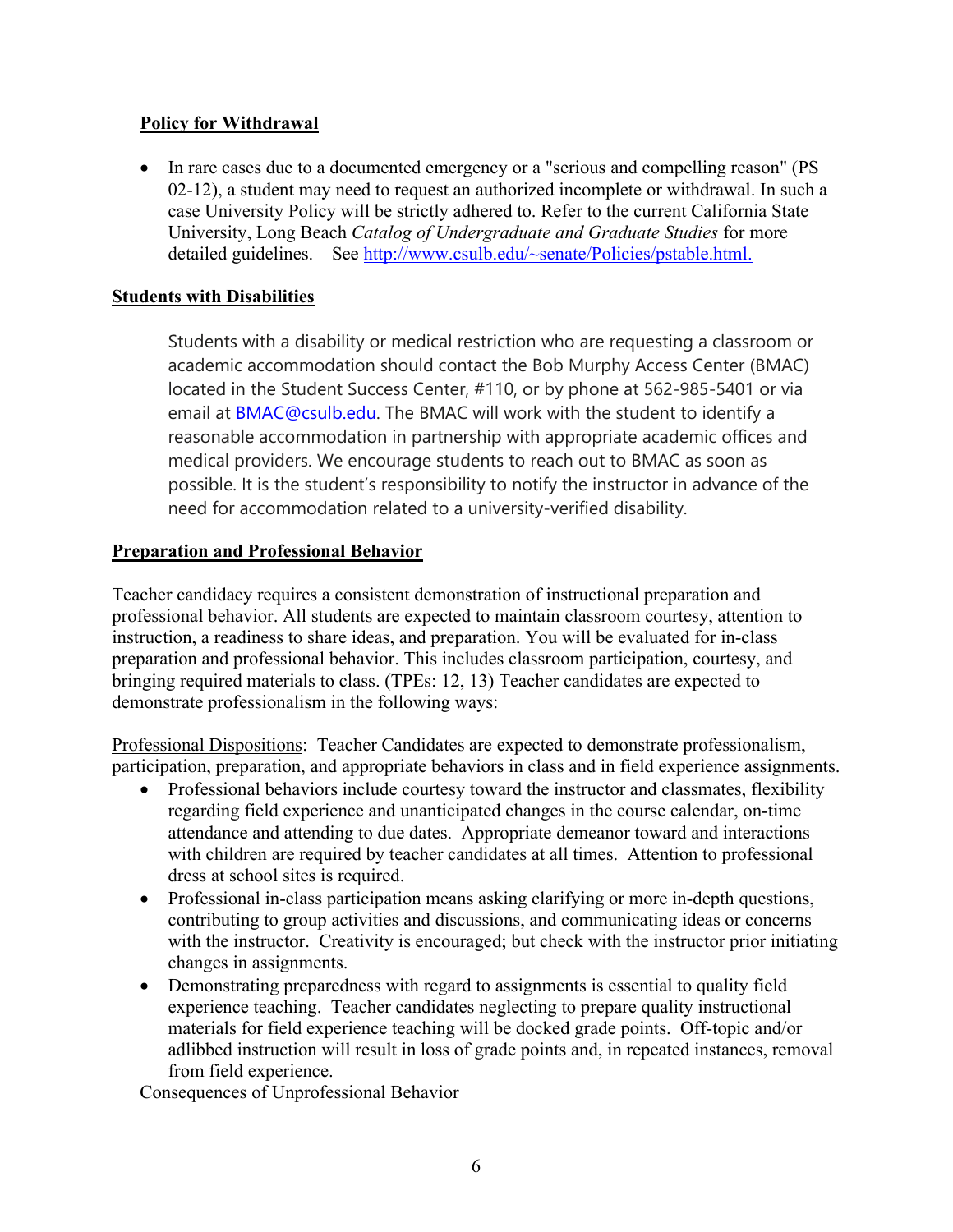- Inappropriate behavior toward children in field experience will not be tolerated and result in the teacher candidate being withdrawn from the field site. The offending teacher candidate will also be referred to the Department Admissions and Standards Committee for review and recommended for withdraw from the Teacher Education Program.
- If the school site administrator removes a teacher candidate from the field site classroom and/or the school for whatever reason, that teacher candidate will not be permitted to attend class or to complete work independently. Students asked to leave class due to disruptive, discourteous, or inappropriate behavior will not be permitted back to class until a meeting has been conducted with the instructor and designee, and in some cases the school site administrator.
- The course instructor, host teachers at field sites, and in some cases the school administrator will participate in evaluating professional dispositions of teacher candidates.

Field Site Issues: As stated in the course catalog, this class requires all students to successfully complete the student teaching assignment. The instructor and University Supervisor (or teachers) will be in contact about any concerns. Course grades are linked with fieldwork.

- In keeping with professional collaboration with field site schools, please come dressed according to school dress code standards; professional/casual attire is recommended. As a "rule of thumb", look to the accepted dress of the host teachers at the school for your model. (For example: according LBUSD dress code, open-toed shoes and short-shorts are not permitted. Please use discretion with regard to attire that is inappropriate for working in an environment with children.)
- Remember that we are guests representing CSULB, and that the primary focus of the school is the children, not the teacher candidates.

## **Assignment Information**

- All assignments are to be word processed, except when otherwise indicated. Assignments are performance-based and graded according to specific criteria as stated on Rubrics.
- The instructor is more than willing to clarify any questions about assignment criteria. Students are encouraged to submit work in advanced via email, even if unfinished, for review and clarification.
- Keep a copy of each assignment for your own records.
- At the instructor's discretion, students will be given the opportunity to rewrite assignments during the semester. No extra credit is assessed to rewritten assignments.

## General criteria for evaluation of assignments includes:

- Quality of conceptualization; grounding in sound theory, research and practice; adherence to Teaching Performance Expectations, the California Content Standards for English Language Arts, California Visual & Performing Arts Standards, English Language Development Standards, and RICA Domains and Content Specifications;
- Following directions; meeting stated criteria in assignment rubrics; meeting the needs of culturally and linguistically diverse students; organization; creativity and originality.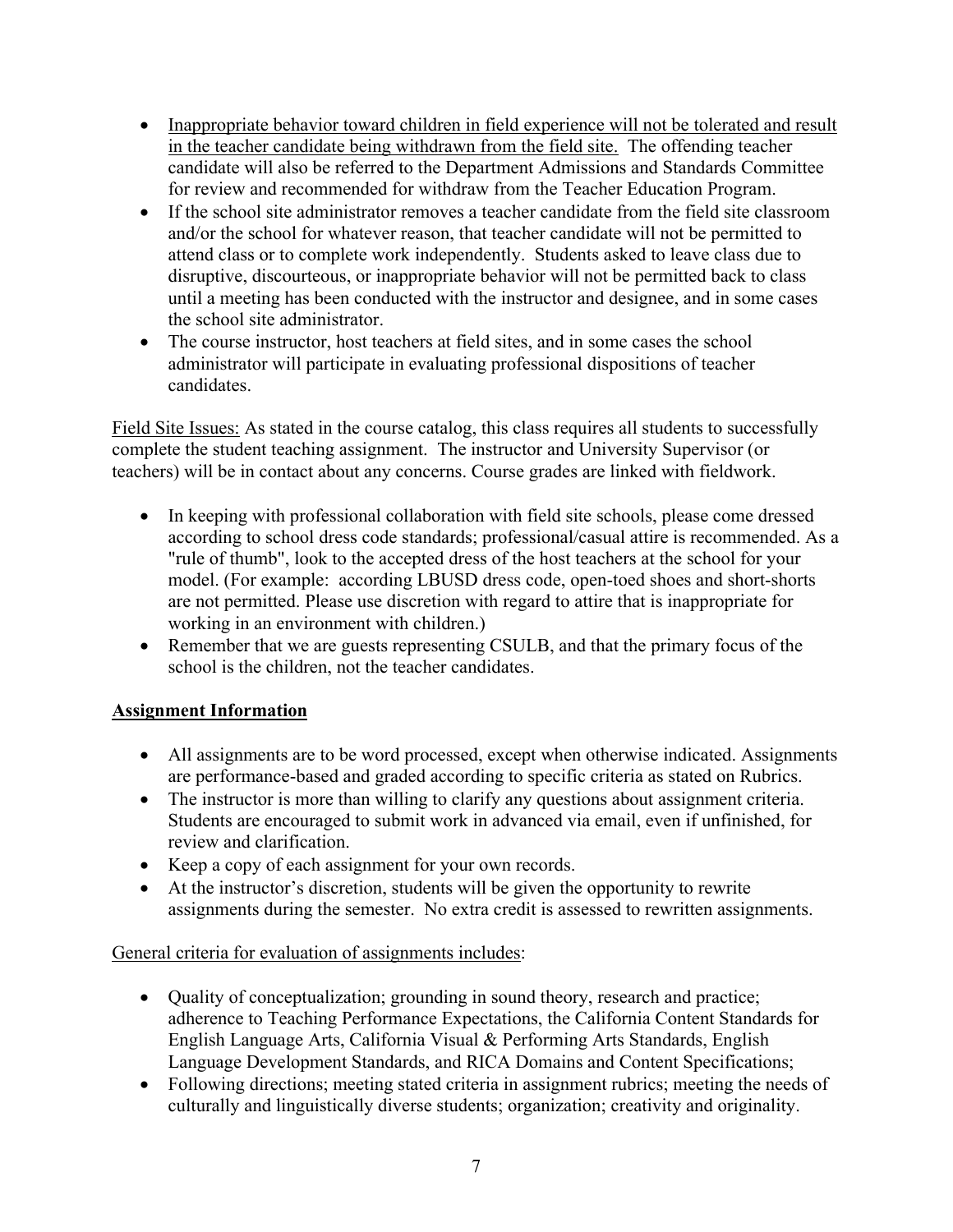- The instructor reserves the right to award extra grade points to student work that exceeds criteria. Conversely, below criteria work will be docked points accordingly.
- The instructor reserves the right to refuse to accept any assignment due to poor quality work, late submission, off-topic writing, lack of attention to stated criteria, or any other reason deemed appropriate. *The University policy on Cheating and Plagiarism (PS 85- 19) is summarized in the Schedule of Classes.*

## **Grading Policies**

- Attendance, promptness, preparation and professional behavior are course requirements, and factors that impact your grade.
- Borderline grades (within 2 points of the next highest grade) may be raised based on multiple factors including receiving an "Excellent-10" evaluation from the field site host teacher, or site administrator, and level of class participation (attendance, promptness, preparation, & professional behavior).
- Please note that the instructor reserves the right to assess extra credit points to assigned work that exceeds stated criteria in quality or presentation.
- Traditional grading applies to this course.

Grades: will be on a 10% scale.

## **ASSIGNMENTS**

**Reader Response Journal** (RRJ) **SLO 1-8** Complete journal from all assigned readings cite 3 useful language arts teaching strategies, reflect on how the text applies to the fieldwork experience, authentic peer response for each chapter. Participate in class and small group discussions

**Anecdotal Records Assessment (SLO 1,2,3,5,7)** Periodically, you will code the records for strengths/needs/points of information. Then you will select two of the children you observed (with a minimum of 5 observations per child) and write a complete assessment that summarizes their strengths/needs and provides specific instructional recommendations to address those assessed strengths and needs. *Important Note: Provide one recommendation for a strength and one recommendation for a need for a total of two recommendations per child. Avoid providing identical recommendations for each child.*

**3 Lesson Plans- (SLO 1-8)** you will be given a format and instructions in class and on BeachBoard. You will turn in **3** lesson plans for grading (at least one must include a rubric) and 1 must include an after instruction reflection with future plans). Please note that you will be able to turn in a draft, receive feedback then a final version and reflections after you teach the lesson. The signature assignment section in Beachboard contains more info about the signature lesson plan.

**Developmental Spelling and Writing Assessment: (SLO 1,2,3,4)** You will select two (2) students from your fieldwork assignment to assess for developmental levels of spelling, one English Learner and a child that poses a particular challenge to your teaching. See BeachBoard